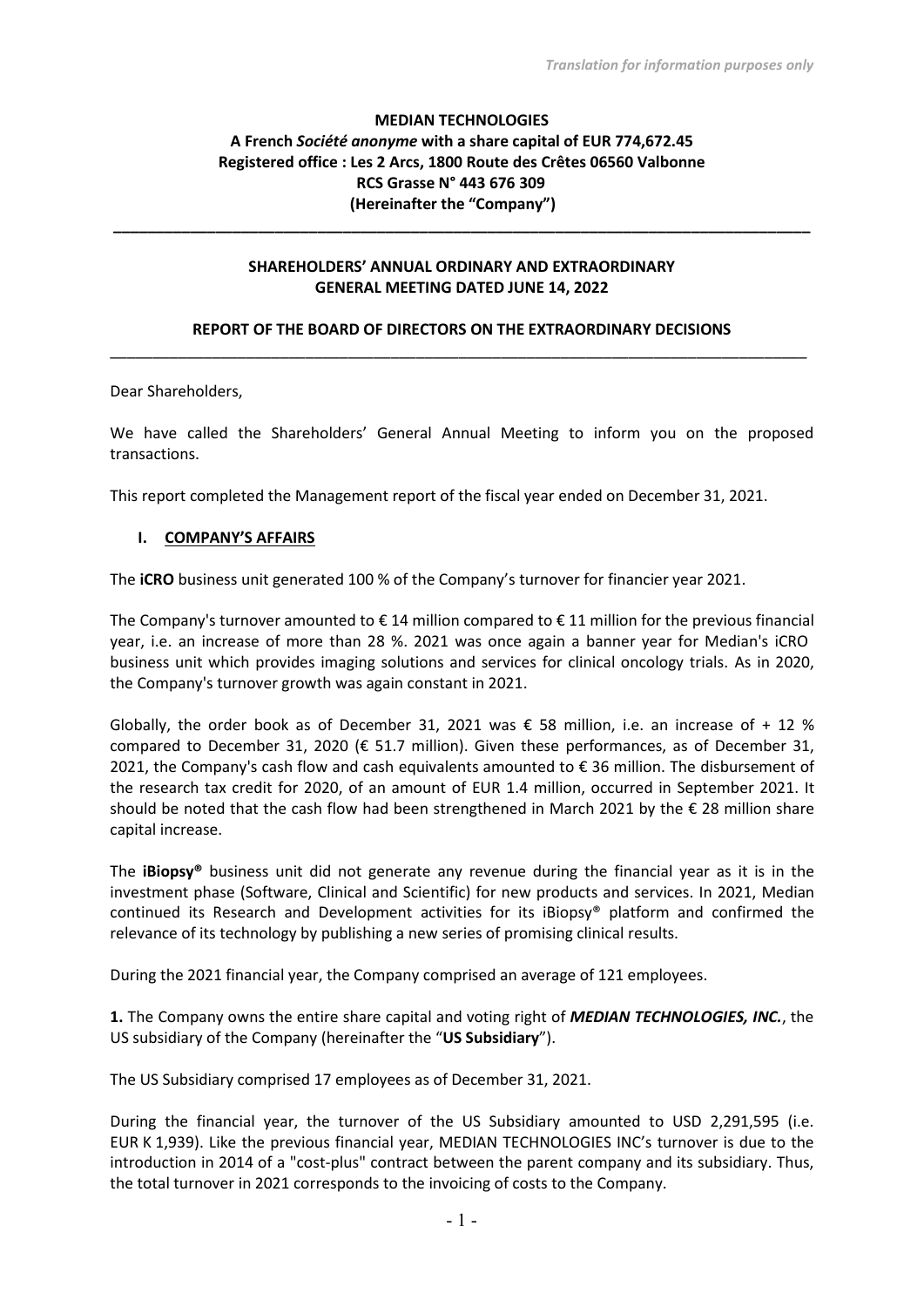**2.** The Company also owns the entire share capital and voting right of *MEDIAN MEDICAL TECHNOLOGY (SHANGHAI) CO., LTD*, the Chinese subsidiary of the Company (hereinafter the "**CN Subsidiary**").

The CN Subsidiary comprised 33 employees as of December 31, 2021.

During the financial year, the turnover of the CN Subsidiary amounted to RMB 64,237,801 (i.e. EUR K 8,407). This corresponds to invoicing of services performed for Median technologies SA in the amount of RMB 1,936,681 (EUR K 253). The remaining turnover corresponds to medical imaging services provisions performed as part of clinical trials contracted these last years with the Chinese companies.

**3.** The Company also owns the entire share capital and voting right of *MEDIAN TECHNOLOGIES HONG KONG LIMITED*, the Hong Kongese subsidiary of the Company (hereinafter the "**HK Subsidiary**").

The HK Subsidiary currently has no employees and generated no turnover during this financial year.

This subsidiary is currently in the process of being liquidated.

### **II. MAJOR DEVELOPMENTS SINCE THE END OF THE FINANCIAL YEAR**

On January 5, 2022, Median Technologies announces outstanding lung nodule detection (CADe) performance for iBiopsy® Lung Cancer Screening.

- iBiopsy® Lung Cancer Screening (LCS) detection performance reaches 94.9% sensitivity for a false positive rate of 1 per CT scan, a performance superior to that of lung CADe systems currently on the market.
- The particularly high sensitivity of iBiopsy® LCS is a prerequisite for implementing a reliable detection and diagnosis (CADe/CADx) solution for lung cancer screening programs.
- After detection (CADe), the diagnostic component (CADx) of iBiopsy<sup>®</sup> LCS characterizes nodules as malignant or benign. Its sensitivity/specificity levels were announced in 2021 and are still unparalleled today.

On March 3, 2022, Median Technologies announces having filed on February 17, 2022 an FDA (Food and Drug Administration) 513(g) regulatory submission for iBiopsy® Lung Cancer Screening CADe/CADx Software as Medical Device.

- 513(g) submission is a key milestone that marks the initiation of Median's interactions with the FDA.
- 513(g) submission will allow Median Technologies to determine the best FDA regulatory pathway for iBiopsy® LCS CADe/CADx Software as Medical Device.
- Median aims to obtain a full device approval and market authorization by the end of 2023, and proceed with subsequent commercialization.
- iBiopsy® LCS CADe/CADx SaMD could significantly contribute to eliminating barriers to the widespread adoption of lung cancer screening programs and save the lives of millions of patients.

The 513(g) submission will allow Median Technologies to determine the best product classification and choose between the De Novo or the 510(k) regulatory pathways for iBiopsy® LCS CADe/CADx SaMD. The FDA is expected to review the 513(g) submission and provide feedback within 60 calendar days.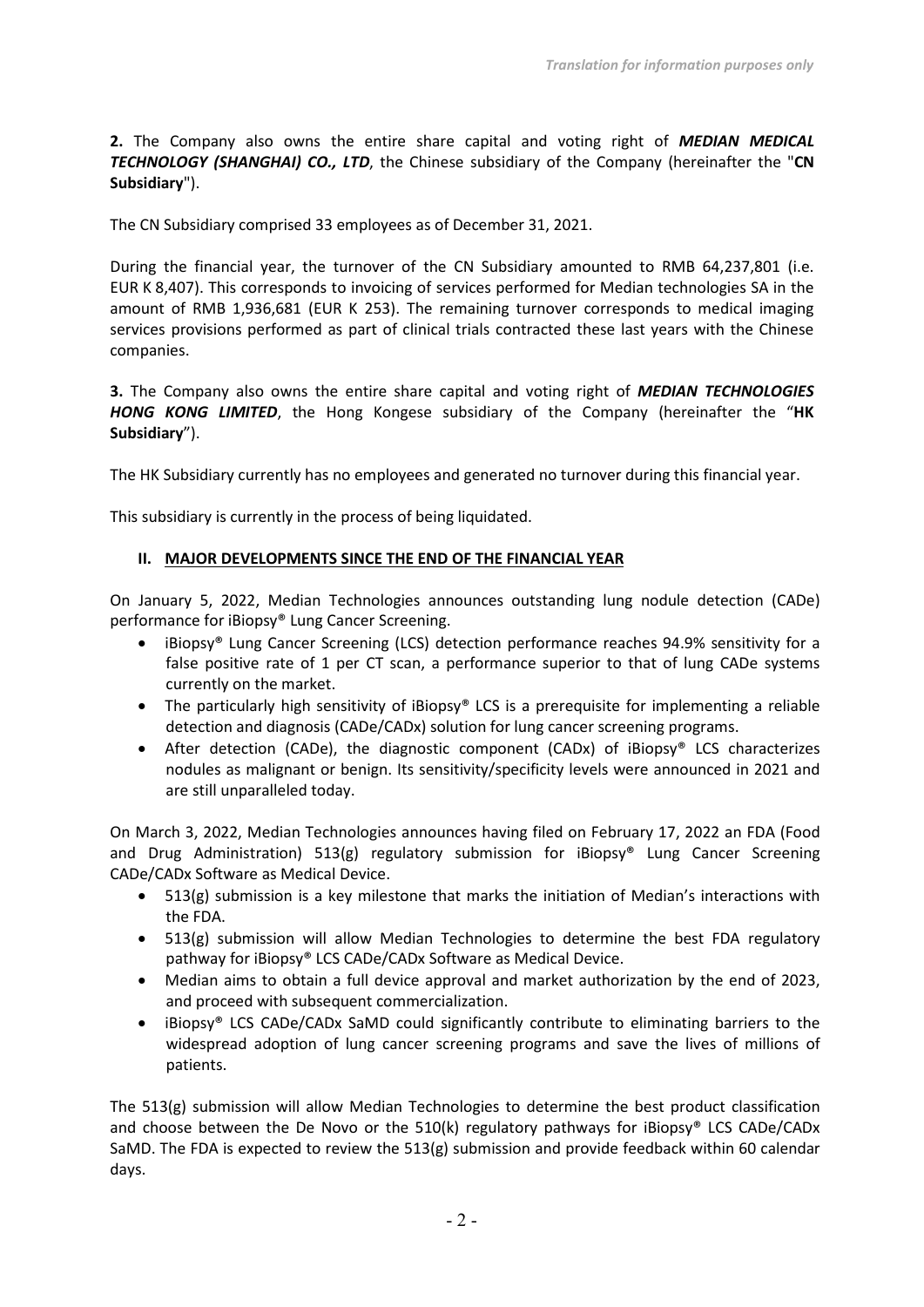As next regulatory steps, Median Technologies is preparing several Q-submissions for Q2, 2022.

On March 22, 2022, Median Technologies announces design completion of its iBiopsy® Lung Cancer Screening end-to-end CADe/CADx Software as Medical Device (SaMD) with outstanding sensitivity & specificity performance.

### **III. RESOLUTIONS SUBMITTED TO YOUR APPROVAL**

As part of the resolutions presented to you related to the approval of the annual accounts, we submit a number of extraordinary resolutions.

To benefit from the flexibility and responsiveness necessary to conduct at the time and in the manner that will be appropriate, to fundraisers for the development of the Company and to finance its investments, we propose to grant various authorizations to the Board of Directors.

These capital increases appear to be essential to provide the Company with the financial means to cope with planned developments.

Consequently, we submit to your approval resolutions 12 to 25 on the following points:

- 12. Authorization to reduce the share capital by cancelation of treasury shares in accordance with the provisions of article L.22-10-62 of the French Commercial Code;
- 13. Authorization to be given to the Board of Directors to increase the share capital by issuance of shares or securities that are equity securities giving access to other shares or entitling the allocation of debt securities and/or securities granting access to the share capital of the Company, with preferential right;
- 14. Authorization to be given to the Board of Directors to increase the share capital of the Company by issuance of shares or securities that are equity securities giving access to other shares or entitling the allocation of debt securities and/or securities granting access to the share capital of the Company without preferential right in the context of a public offering;
- 15. Authorization to be given to the Board of Directors for the issuance of shares and securities that are equity securities giving access to other shares or entitling the allocation of debt securities and/or securities granting access to the share capital of the Company without preferential right in the context of offering referred to in article L.411-2, 1° of the French financial and monetary Code;
- 16. Authorization to be given to the Board of Directors to increase the share capital by issuance of shares and/or securities that are equity securities giving access to other shares or entitling the allocation of debt securities and/or securities granting access to the share capital of the Company without preferential right for the benefit of a category of persons in accordance with the provisions of article L.225-138 of the French commercial Code;
- 17. Authorization to the Board of Directors to increase the number of shares to be issued in the event of a capital increase with or without preferential subscription rights;
- 18. Setting of an aggregate upper limit for capital increases delegated under the previous resolutions;
- 19. Authorization to be given to the Board of Directors in order to grant to the beneficiaries it shall identify, in compliance with applicable laws and regulations, existing shares or shares to be issued up to a maximum of 10% of the share capital of the Company pursuant to articles L.225-197-1 and *seq*. and L.22-10-59 and *seq*. of the French Commercial Code;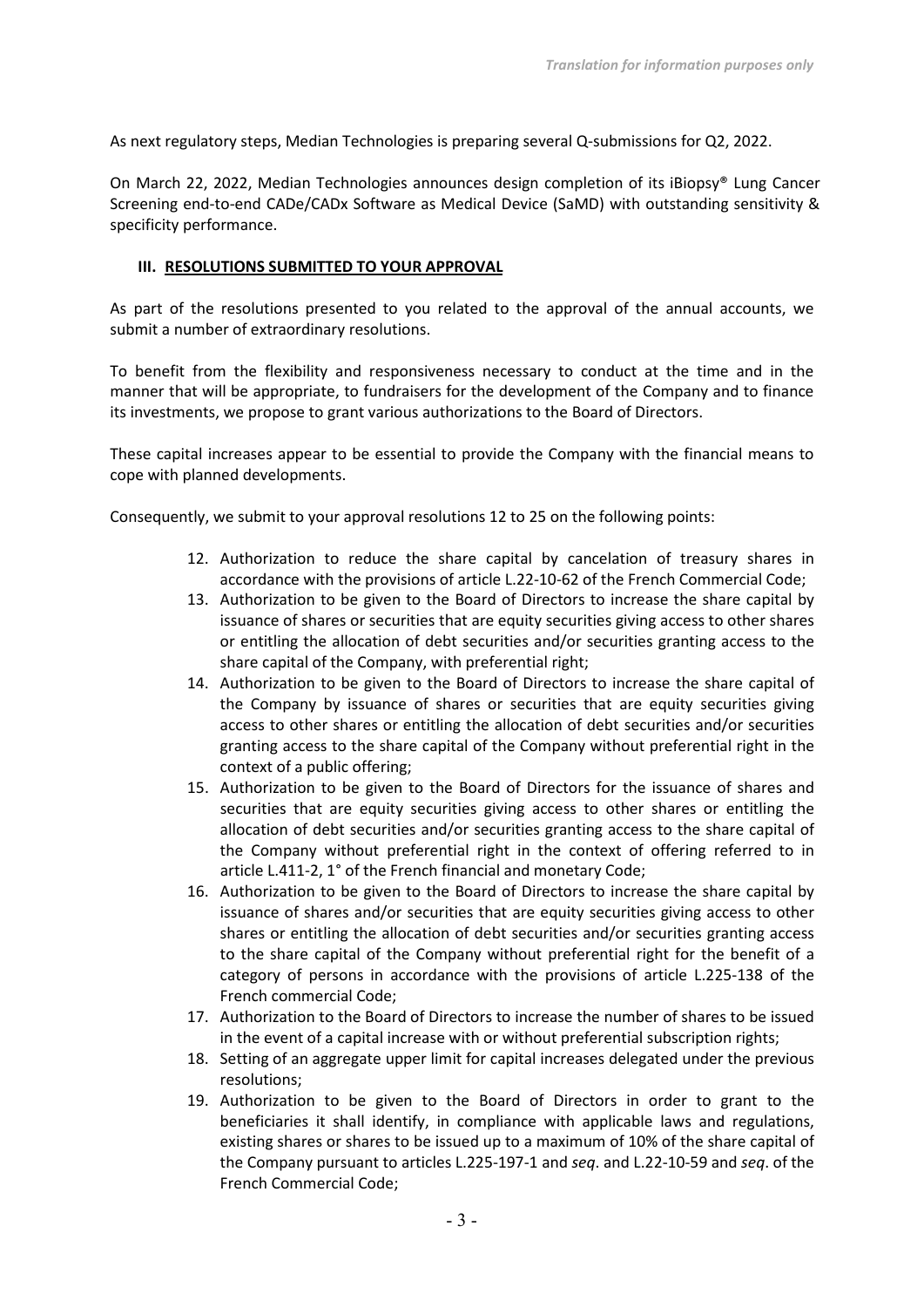- 20. Authorization to be given to the Board of Directors in order to grant stock options pursuant to articles L.225-177 and *seq*. and L.22-10-56 and *seq*. of the French Commercial Code;
- 21. Authorization to the Board in order to decide a capital increase reserved for employees of the Company;
- 22. Cancelation of the authorizations granted to the Board of Directors by the General Shareholders' Meeting dated June 1st, 2021;
- 23. Authorization to be given to the Board of Directors for the issuance of reserved shares of the Company and securities giving access to capital of the Company;
- 24. Cancellation of the shareholder's preferential subscription right in relation to the previous authorization in favor of named persons;
- 25. Power for formalities.
- **1. Authorization to reduce the share capital by cancelation of treasury shares in accordance with the provisions of article L.22-10-62 of the French Commercial Code (resolution n°12)**

In this extraordinary resolution, it would be submitted to the General Meeting to authorize the Board of Directors, pursuant to article L.22-10-62 of the French Commercial Code, to acquire shares of the Company.

This authorization is linked to resolution 11 related to the authorization conferred to the Company to purchase its own shares pursuant to article L.22-10-62 of the French Commercial Code.

In this context, the Board of Director would be authorized to proceed, at any time, in one or several times, to the reduction of the share capital of the Company by cancelling shares that the Company would have acquired further to an authorization granted by the General Shareholders' Meeting, representing up to 10% of the share capital as of the date of cancellation, for periods of eighteen (18) months at a time.

This authorization would be valid for a period of **eighteen (18) months**.

**2. Authorization to be given to the Board of Directors to increase the share capital by issuance of shares or securities that are equity securities giving access to other shares or entitling the allocation of debt securities and/or securities granting access to the share capital of the Company with preferential right (resolution n°13)**

Pursuant to this resolution, the General Meeting would be asked to confer to the Board of Directors the power to proceed, on one or more occasions, to capital increases with preferential subscription rights, in France or abroad, in the proportion and at the times that it shall deem fit, in euros or in any other currency or monetary unit based on several currencies, by issuing shares for value (excluding preference shares) and/or securities that are equity securities giving access to other shares or entitling the allocation of debt securities and/or securities giving access to equity securities to be issued governed by articles L.228-91 and *seq*. of the French Commercial Code, it being specified that the subscription for shares may be made either in cash or by offset against certain debts due and payable on the Company and must be fully paid up upon subscription.

The General Meeting would be asked to set the following limits on the capital increase amounts in the event the Board of Directors uses of this authorization:

The maximum amount of the total face value of the capital increases that may be authorized to immediately or in the future pursuant to this authorization shall be **EUR**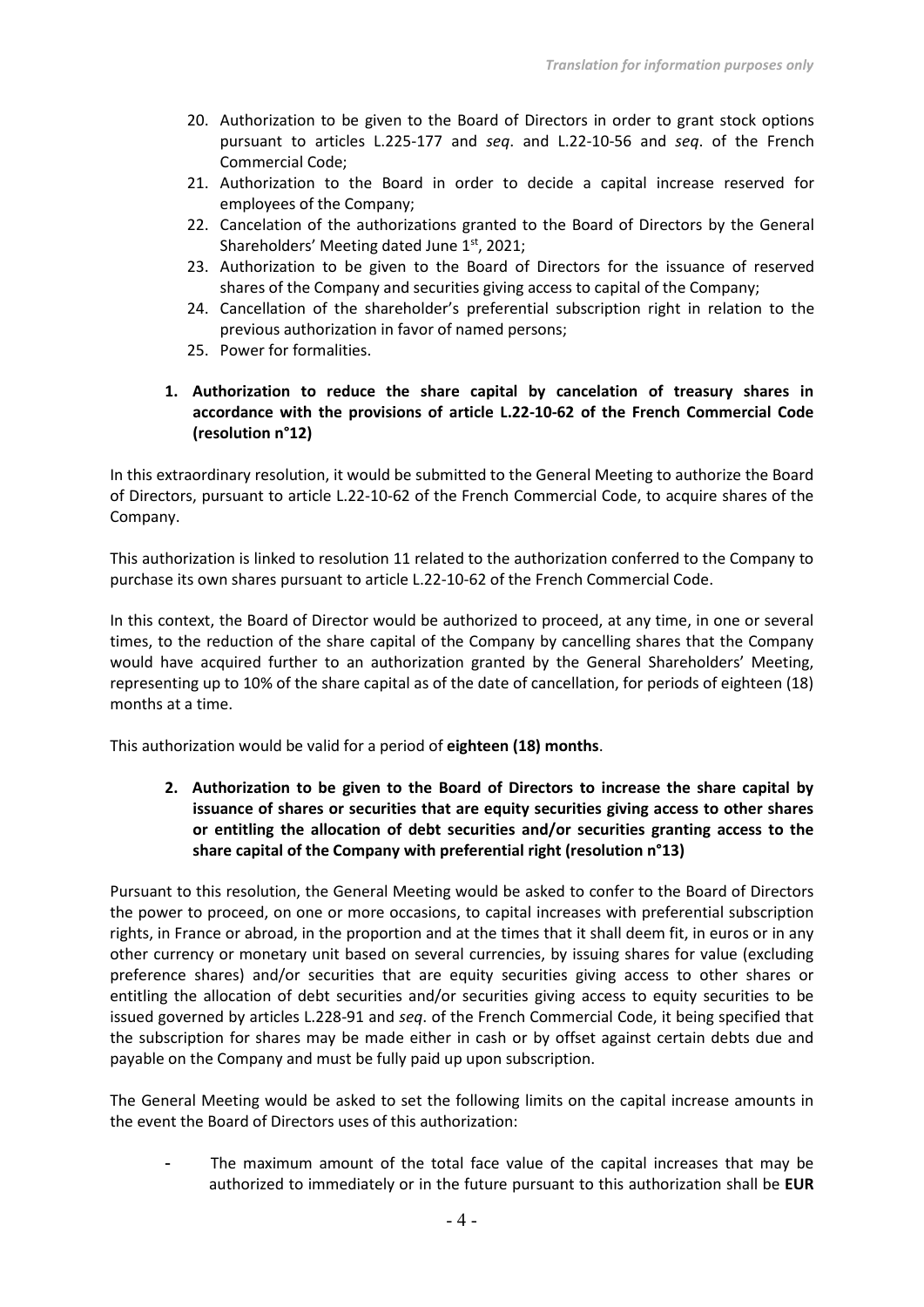**750,000**, this amount being then increased by the issue premium. This maximum amount shall be deducted by the maximum authorized amount set forth in the  $18<sup>th</sup>$ resolution.

This maximum authorized amount shall be deducted, if applicable, by the nominal value of additional shares that may be issued in the event of new financial transactions to protect the rights of holders of securities giving access to the share capital,

The General Meeting would be asked to acknowledge that this authorization automatically entails in favor of the holder of securities giving access to Company shares to be issued in the context of this resolution the waiver by the shareholders of their preferential subscription rights to shares they would have been entitled to by such securities.

This authorization would be granted for a period of **eighteen (18) months**.

If the Board of Directors uses this authorization:

- the issuance(s) shall be reserved in priority to shareholders who may subscribe on an irreducible basis prorated to the number of shares they hold,
- the Board of Directors may, in accordance with article L.225-133 of the French Commercial Code, allocate the shares not subscribed for on an irreducible basis to shareholders who have subscribed for a number of shares higher than they could subscribe for on a preferential basis, pro-rata to their subscription right and within the limits of their requests,
- in accordance with article L.225-134 of the French Commercial Code, if the irreducible subscriptions and, if applicable, excess subscriptions have not covered the whole capital increase, the Board of Directors may use the different options provided by law, in the order of its choice, including offering to the public all or part of the shares or, in the case of securities giving access to share capital, said unsubscribed securities, on the French market and/or abroad and/or on the international market,
- in the event of free allocation or warrants to holders of existing shares, the Board of Directors shall be entitled to decide that the fractional rights are not negotiable and that the corresponding shares will be sold,
- the Board of Directors shall have full powers to implement this authorization, with the option to sub-delegate to the General Manager or, as mutually agreed with him, to one or more Deputy General Managers, under the conditions laid down by law, to implement this authorization, within the limits and under the conditions specified above, in particular to:
	- set the amount of the issuance or issuances to be carried out pursuant to this authorization and notably set the issue price, dates, time, terms and conditions of subscription, delivery and vesting of securities within the legal or regulatory limits, provided that the price may not be lower than the average closing price of the Company share recorded during the twenty trading days preceding its fixation, less a discount of 20% (the issue price of securities shall be such that the sum received immediately by the Company plus, if applicable, that likely to be subsequently received by the Company may, for each share issued as a result of the issuance of these securities, be at least equal to the amount described above).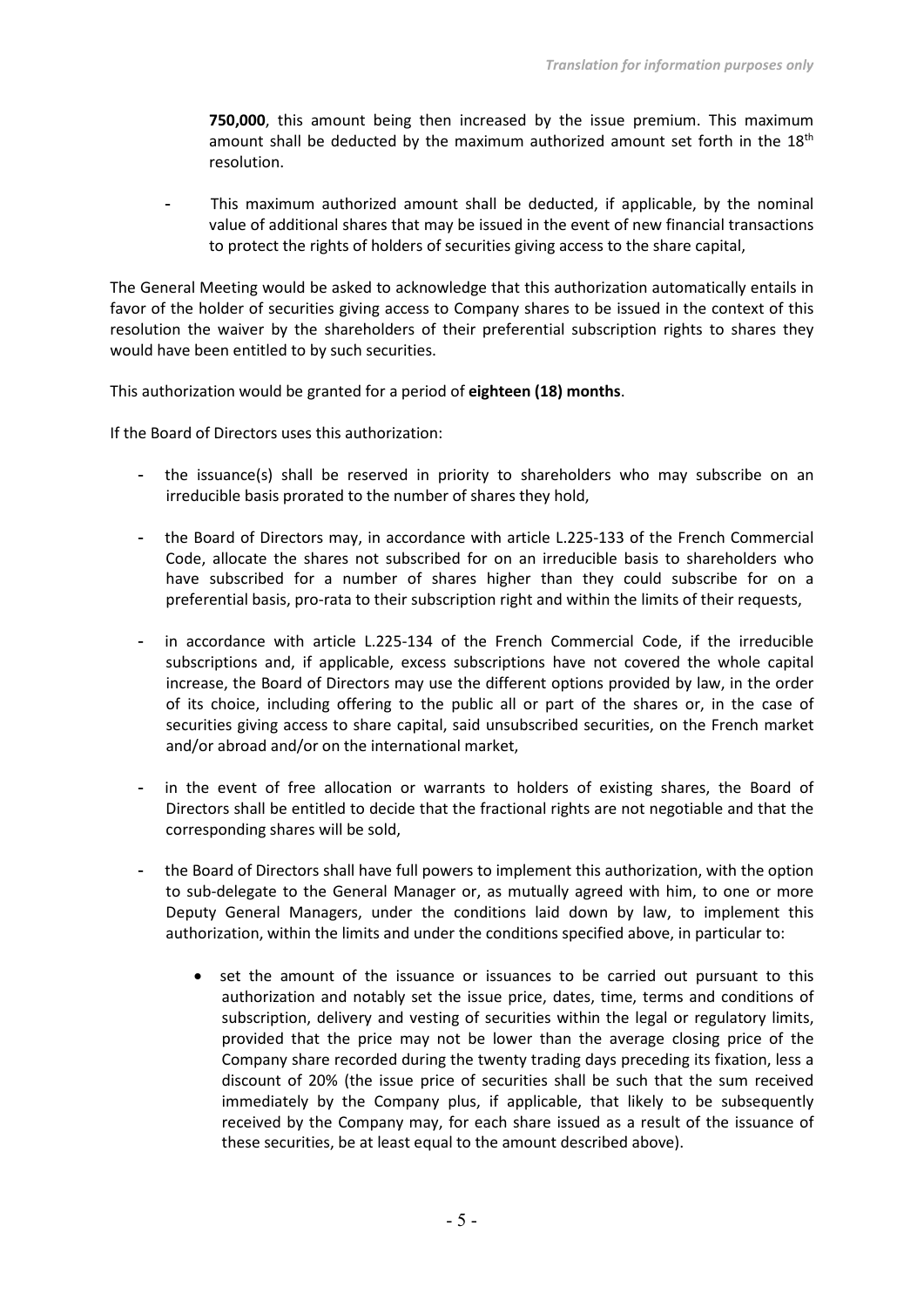- set, if applicable, the terms of exercise of rights attached to shares or securities convertible into shares to be issued, determine the exercise of the rights, if any, including conversion, exchange, redemption including by delivery of assets of the Company such as securities already issued by the Company,
- collect the subscriptions and the corresponding payments, and record the completion of capital increases to the amount of shares subscribed for and proceed to the related amendments of the By-laws,
- at its sole discretion, charge the costs of any capital increases to the amount of the related issue premium(s) and deduct from such amount the sums needed to increase the legal reserve to one tenth of the new share capital after each capital increase,
- determine and make all adjustments to take into account the impact of the transactions on the capital of the Company, including a modification of the par value of shares, a capital increase by incorporation of reserves, free allocation shares, stock split or reverse stock split, distribution of reserves or any other assets, amortization of the share capital or any other transaction involving equity, and set the terms according to which, if any, the rights of holders of securities giving access to capital may be protected,
- suspend, if need be, the exercise of share allocation rights attached to existing securities for a period not to exceed three (3) months,
- in general take all steps and complete all formalities required for the issuance, the listing and financing of the securities issued pursuant to this authorization and the exercise of the rights attached thereto.

In the event the Board of Directors would use this authorization, it shall prepare a supplementary report to the next Ordinary General Meeting, as certified by the Statutory Auditors, describing the conditions under which it uses this authorization.

**3. Authorization to be given to the Board of Directors to increase the share capital of the Company by issuance of shares or securities that are equity securities giving access to other shares or entitling the allocation of debt securities and/or securities granting access to the share capital of the Company without preferential right in the context of a public offering (resolution n°14)**

Pursuant to this resolution, the General Meeting would be asked, under the condition precedent to fulfill the terms of issuance in the context of a public offering,

- To confer powers the Board of Directors to proceed to, on one or more occasions, capital increases with preferential subscription rights through a public offering in France or abroad, in the proportion and within the time it deems fit, either in euros or in any other foreign currency or monetary unit based on several currencies, by issuance of shares for value (including, as the case may be, represented by American Depositary Shares – ADS – or American Depositary Receipts – ADR, but excluding preference shares), and/or of securities that are equity securities giving access to other shares or entitling the allocation of debt securities and/or securities giving access to equity securities to be issued governed by articles L.228-91 and *seq*. of the French Commercial Code, it being specified that the subscription for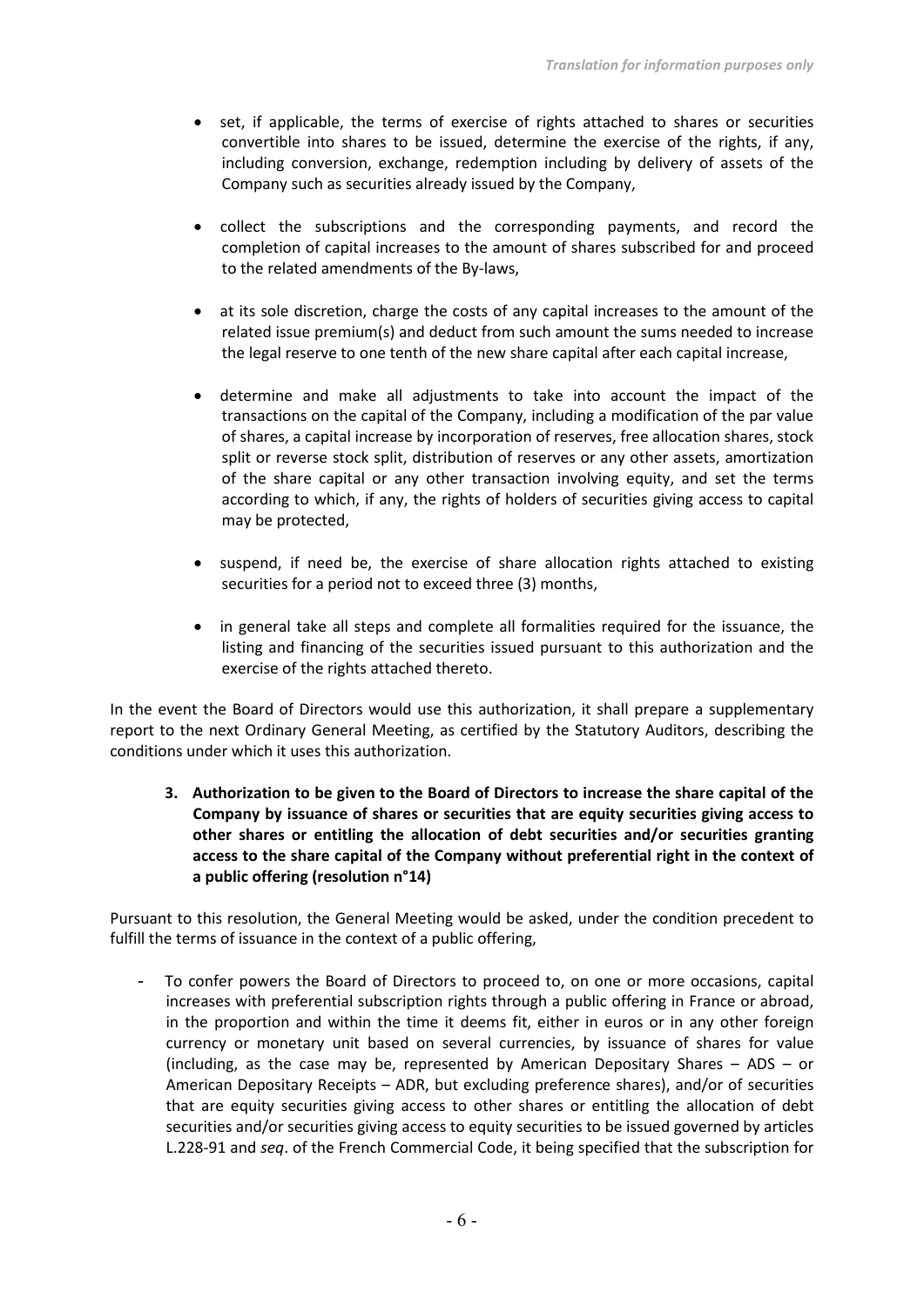shares may be made either in cash or by set-off of due, liquid and payable debts on the Company and must be fully paid up upon subscription,

The securities issued could be debt securities, be combined with issuance of such securities or allow such issuance of debt securities as intermediary securities.

Public offerings decided pursuant to this authorization could be combined, within the context of a single issuance or several issuances carried out simultaneously, with offers provided for in article L.411-2 of the French Monetary and Financial Code.

- To set the following limits on the capital increase amounts in the event the Board of Directors uses this authorization:
	- The maximum amount of the total face value of the capital increases that may be made immediately or in the future pursuant to this authorization shall be **EUR 750,000** (or its counter-value in case of issuance in another currency), this amount being then increased by the issue premium, and within the limits lay down by article L.225 -136 of the French Commercial Code. This maximum amount shall be deducted by the maximum authorized amount set forth in the 18<sup>th</sup> resolution,
	- This maximum authorized amount shall be deducted, if applicable, by the nominal amount of additional shares that may be issued, in the event of new financial transactions to protect the rights of holders of securities giving access to share capital,
- To cancel the preferential subscription right of shareholders to securities covered by this resolution,
- To acknowledge that this authorization automatically entails in favor of the holder of securities giving access to Company shares to be issued in the context of this resolution the waiver by the shareholders of their preferential subscription rights to shares they would have been entitled to by such securities.

The maximum amount of the total face value of debt securities that could be issued pursuant to this authorization would be set at the amount of EUR one hundred fifty million (or its countervalue in case of issuance in another currency), it being specified that this maximum amount shall be deducted by the maximum authorized amount set forth in the 18<sup>th</sup> resolution.

This authorization would be valid for a period **of twenty-six (26) months**.

The issue price of the securities issued under this authorization will be determined by the Board of Directors in the following conditions:

- a) the share issue price shall not be lower than the average closing price of the Company share recorded during the twenty trading days preceding its fixation, less a discount of 20%,
- b) the issue price of securities shall be such that the sum received immediately by the Company plus, if applicable, that likely to be subsequently received by the Company may, for each share issued as a result of the issuance of these securities, be at least equal to the amount referred to in paragraph a) above,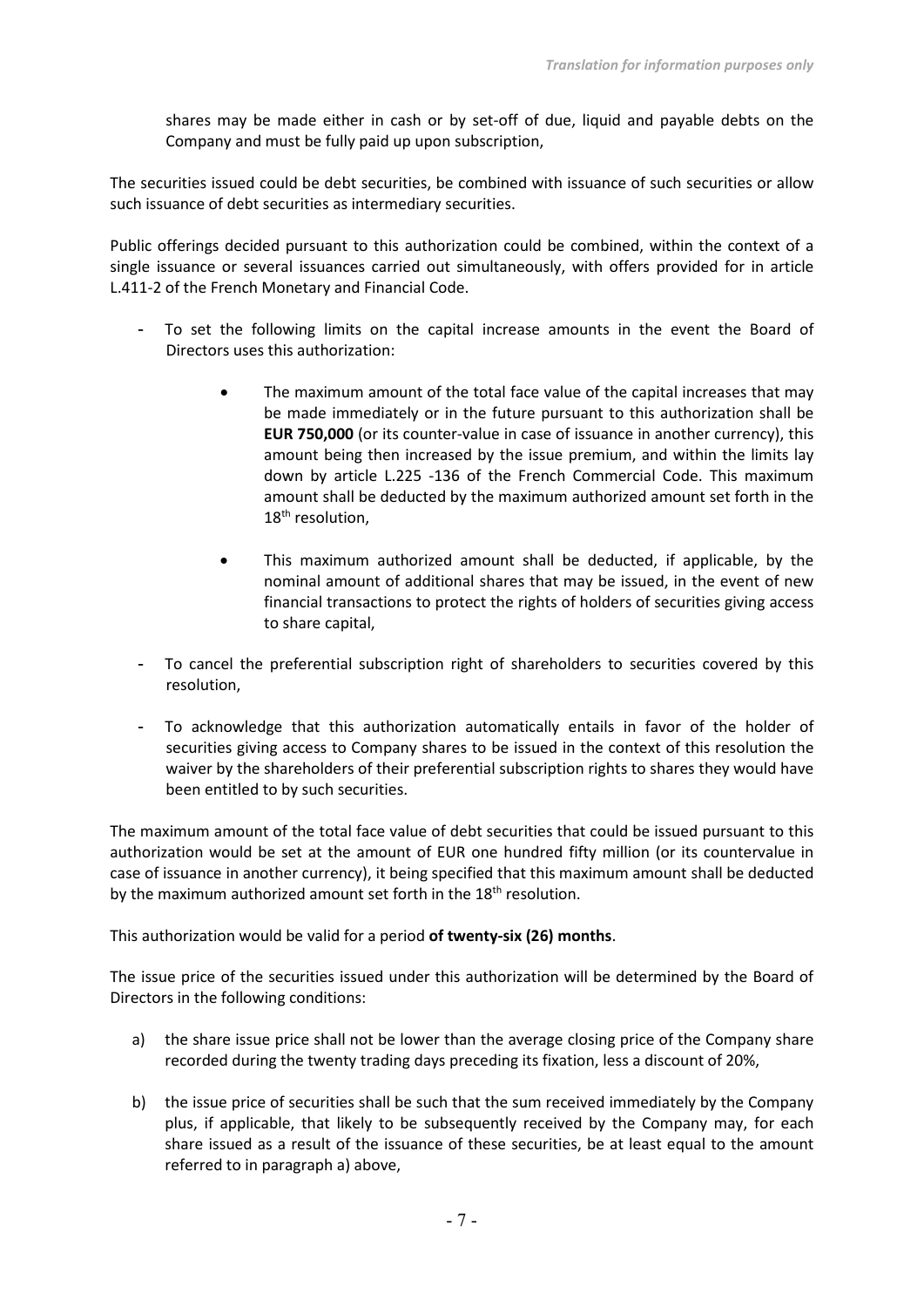The Board of Directors shall have full powers to implement this authorization, sub-delegate to the General Manager or, as mutually agreed with him, to one or more Deputy General Managers, under the conditions laid down by law, to implement this authorization, within the limits and under the conditions specified above, in particular to:

- Set the amount of the issuance or issuances that will be carried out pursuant to this authorization and in particular set the issue price (in the setting conditions specified above), date, time, terms and conditions of issuance, purchase, delivery and vesting of securities, as well as the form and characteristics of the share or securities giving access to the share capital to be issued, within the legal or regulatory limits,
- Lay down, if appropriate, the terms of exercise of rights attached to shares or securities convertible into shares to be issued, determine the terms and conditions of the exercise of the rights, if any, in particular conversion, exchange, redemption including by delivery of assets of the Company such as securities already issued by the Company,
- Collect the subscriptions and the corresponding payments, and record the completion of capital increases to the amount of shares subscribed for and proceed to the related amendment of the By-laws,
- At its discretion, charge the costs of any capital increases to the amount of the issue premium(s) and deduct from this amount the sums needed to increase the legal reserve to one tenth of the new capital after each capital increase,
- Determine and make all adjustments to take into account the impact of the transactions on the share capital of the Company, including any modification of the par value of shares, a capital increase by incorporation of reserves, free allocation shares, stock split or reverse stock split, distribution of reserves or any other assets, amortization of the capital or any other transaction involving equity, and set the terms according to which, the rights of the holders of securities giving access to capital may be protected,
- Suspend, if necessary, the exercise of share allocation rights attached to existing securities for a period not to exceed three (3) months,
- In general take all steps and complete all formalities required for the issuance, the listing on the Euronext Growth market of Euronext Paris or any other regulated or non-regulated market, in France or abroad, and financing of the securities issued pursuant to this authorization and to the exercise of the rights attached thereto and to finalize the resulting share capital increase and to amend the bylaws accordingly.

If the subscriptions do not cover the total number of issued shares, the Board of Directors may limit the amount of the transaction to the amount of subscriptions, provided that it reaches at least three quarters of the issuance decided.

In the event the Board of Directors would use this authorization, it shall prepare a supplementary report to the next Ordinary General Meeting, as certified by the Statutory Auditors, describing the conditions under which it uses this authorization.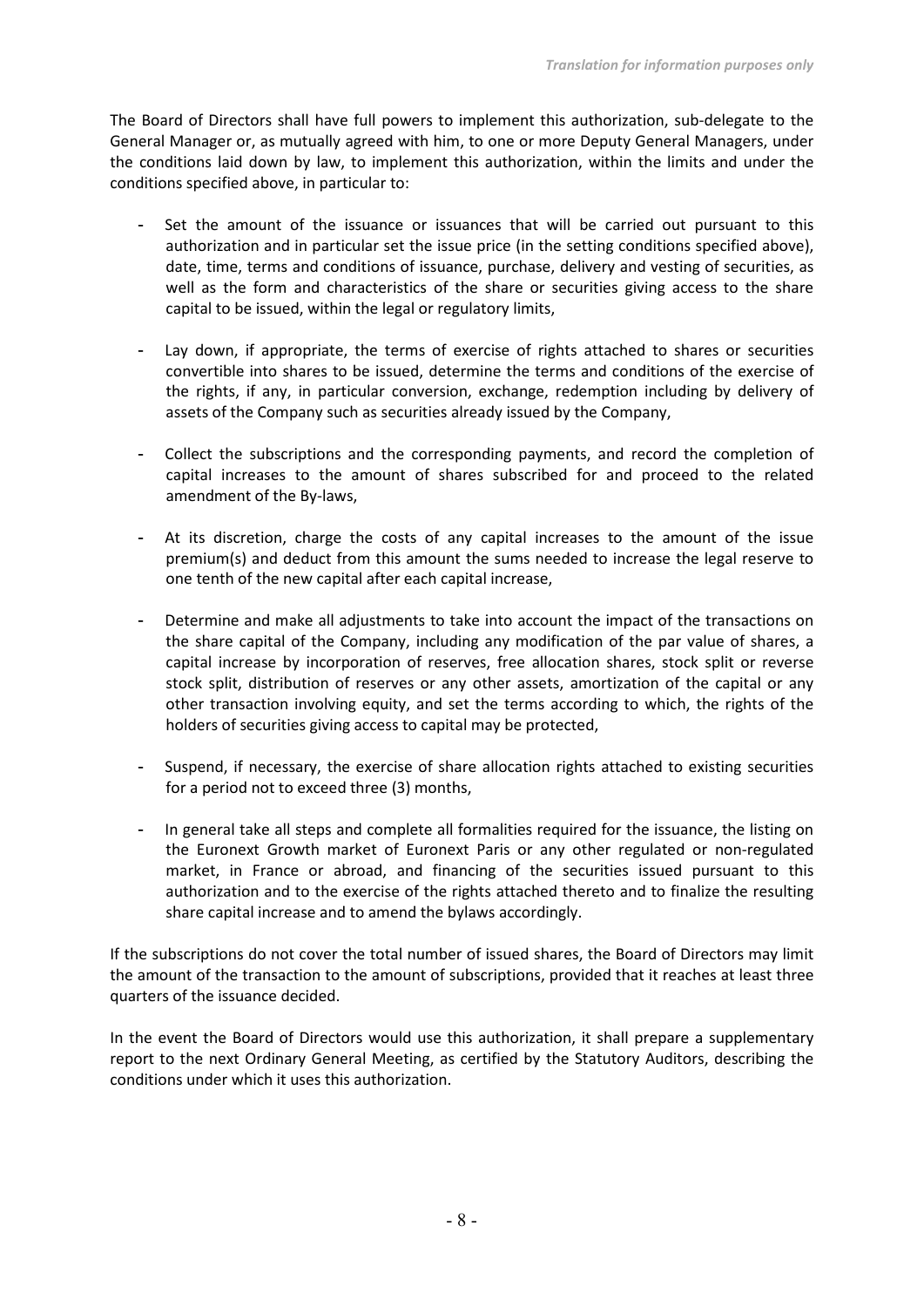**4. Authorization to be given to the Board of Directors for the issuance of shares and securities that are equity securities giving access to other shares or entitling the allocation of debt securities and/or securities granting access to the share capital of the Company without preferential right in the context of offering referred to in Article L.411-2, 1° of the French Monetary and Financial Code (resolution n°15)**

Pursuant to this resolution, the General Meeting would be asked to authorize the Board of Directors, for a period of **eighteen (18) months** from the date of this Meeting, to decide the issuance, in France or abroad, by way of offers referred to in Section 1° of article L.411-2 of the French Monetary and Financial Code (i) shares of the Company (including, as the case may be, represented by American Depositary Shares – ADS – or American Depositary Receipts – ADR) and (ii) securities that are equity securities giving access to other shares or entitling the allocation of debt securities and/or securities giving access to existing shares or new shares of the Company, which may be subscribed for in cash or by offsetting receivables.

The issuance of preference shares and of securities giving immediate or future access to preference shares will be specifically excluded. The offers referred to in Section 1° of article L.411-2 of the French Monetary and Financial Code, carried out pursuant to this resolution may be associated, in the context of the same issuance or of several issuances made simultaneously to public offerings.

The General Meeting would be asked to cancel the preferential subscription right of shareholders to these shares and securities to be issued by means of offers referred to in Section 1° of article L.411-2 of the French Monetary and Financial Code as provided for in this resolution.

The maximum amount of the total face value of the capital increases, that may be made immediately or in the future pursuant to this authorization, will be limited pursuant to the provisions of **article L.225-136, 2°) of the French Commercial Code**. This maximum amount shall be deducted by the maximum authorized amount set forth in the 18<sup>th</sup> resolution.

The nominal amount of shares that may be issued in respect of adjustments made to protect the rights of holders of securities giving access to shares shall be added to the maximum authorized amount set by this resolution.

The securities giving access to shares so issued may consist of debt securities or be associated with the issuance of such securities or allow their issuance as intermediate securities. They may take the form of subordinated or non-subordinated securities with a determined or undetermined term, and be issued in EUROS or in foreign currencies or in any monetary units established by reference to several currencies.

The duration of the loans (giving access to shares of the Company) other than those represented by perpetual securities, may not exceed fifty (50) years. The loans (giving access to shares of the Company) may bear interest at a fixed and/or a variable rate or capitalization rate, and be reimbursed, with or without premium, or depreciation, whereas securities may also be repurchased on the stock market or offered for purchase or exchange by the Company.

The securities issued may, if appropriate, be accompanied by warrants giving right to the allocation, acquisition or subscription of bonds or other securities representing debt instruments or include an option for the Company to issue debt securities (fungible or non-fungible) in payment of interest whose disbursement has been suspended by the Company.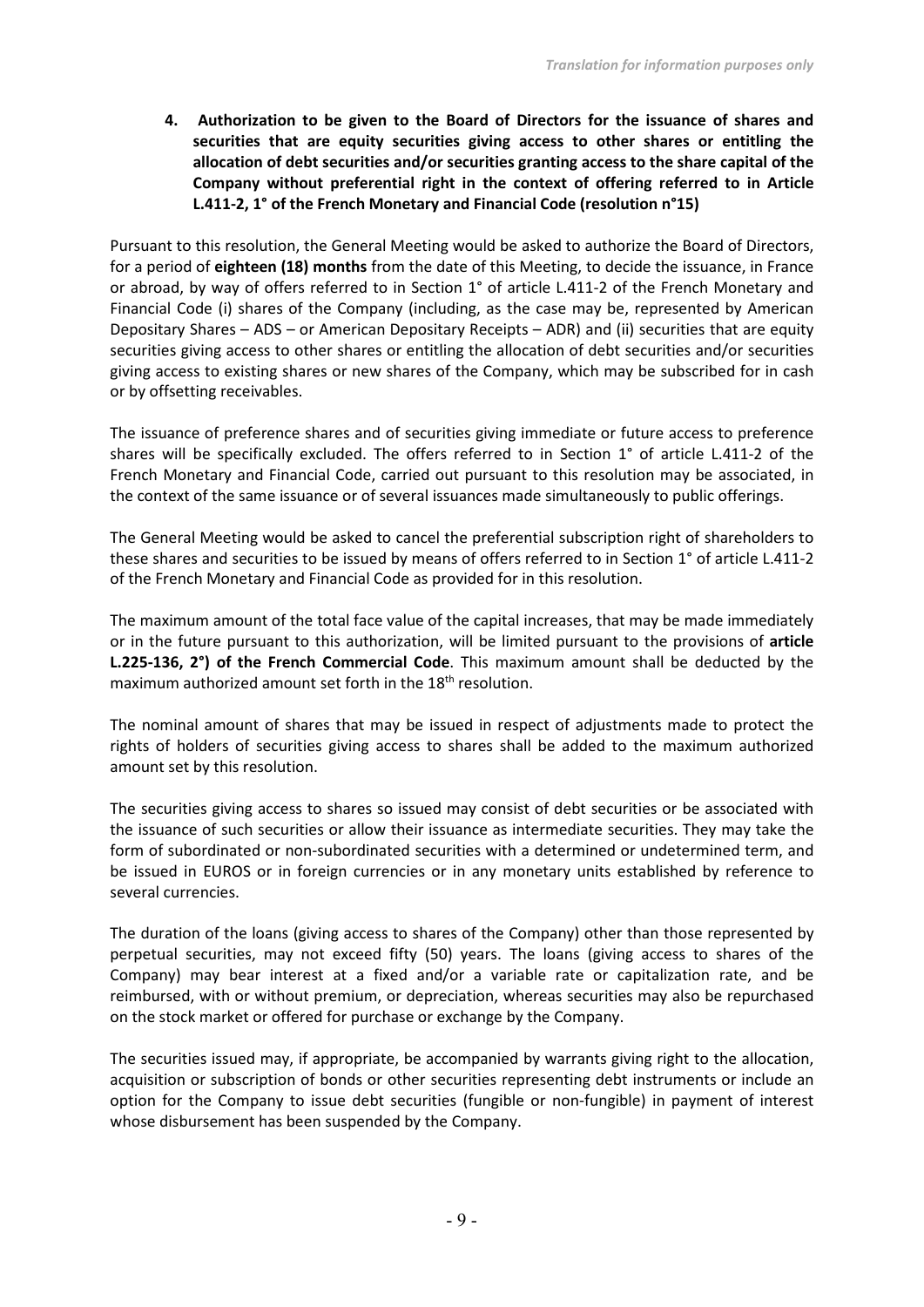If the subscriptions do not cover the total number of issued shares, the Board of Directors may limit the amount of the transaction to the amount of subscriptions, provided that it reaches at least three quarters of the issuance decided.

This authorization would entail the waiver by shareholders of their preferential subscription rights to shares of the Company to which the securities to be issued pursuant to this authorization may give right.

The Board of Directors should determine the characteristics, amount and terms of any issuance and of the securities issued.

In particular, it should determine the category of securities issued and set their subscription price, the date may be retroactive and, if applicable, the duration or manner of exercise of rights attached to the new shares, if any, rights to conversion, exchange, redemption, including by delivery of assets such as securities already issued by the Company; it being specified that:

- a) The share issue price shall not be lower than the average closing price of the Company share recorded during the twenty trading days preceding its fixation, less a discount of 20%.
- b) The issue price of securities shall be such that the sum received immediately by the Company plus, if applicable, that likely to be subsequently received by the Company may, for each share issued as a result of the issuance of these securities, be at least equal to the amount referred to in paragraph "a)" above.

The Board of Directors may, if need be, amend the terms of the securities issued or to be issued under this resolution during the life of the securities and in compliance with applicable formalities.

The Board of Directors may also, if need be, make any adjustments to take into account the impact of the transactions on the share capital of the Company, especially in the event of any change in the par value, any capital increase by incorporation of reserves, any allocation of free shares, any stock split or reverse stock split, any distribution of reserves or of any other assets, amortization of capital, or any other capital transaction (including potential changes in the control of the Company) or equity transaction, and fix the terms according to which, if need be, the rights of holders of securities giving access to capital shall be protected.

The Board of Directors should have full powers to implement this resolution, sub-delegate to the General Manager or, as mutually agreed with him, to one or more Deputy General Managers, under the conditions laid down by law, to implement this authorization, including by entering into any agreement for this purpose, especially to successfully complete any issuance, and to proceed to, on one or more occasions, and in such amounts and at the time it deems appropriate, the aforementioned issuances, as well as, if need be, to delay such, acknowledge its completion and proceed to the related amendments of the By-laws, and to carry out all formalities and declarations and request all authorizations that may be necessary for the completion and the proper performance of the issuances, and the admission to trading on the stock market of the new shares.

The Board of Directors may, at its sole discretion, charge the costs of any capital increases to the amount of issue premium(s) and deduct from this amount the sums needed to increase the legal reserve to a tenth of the new capital after each capital increase,

Suspend, if need be, the exercise of the share allocation rights attached to the existing securities for a period not to exceed three (3) months.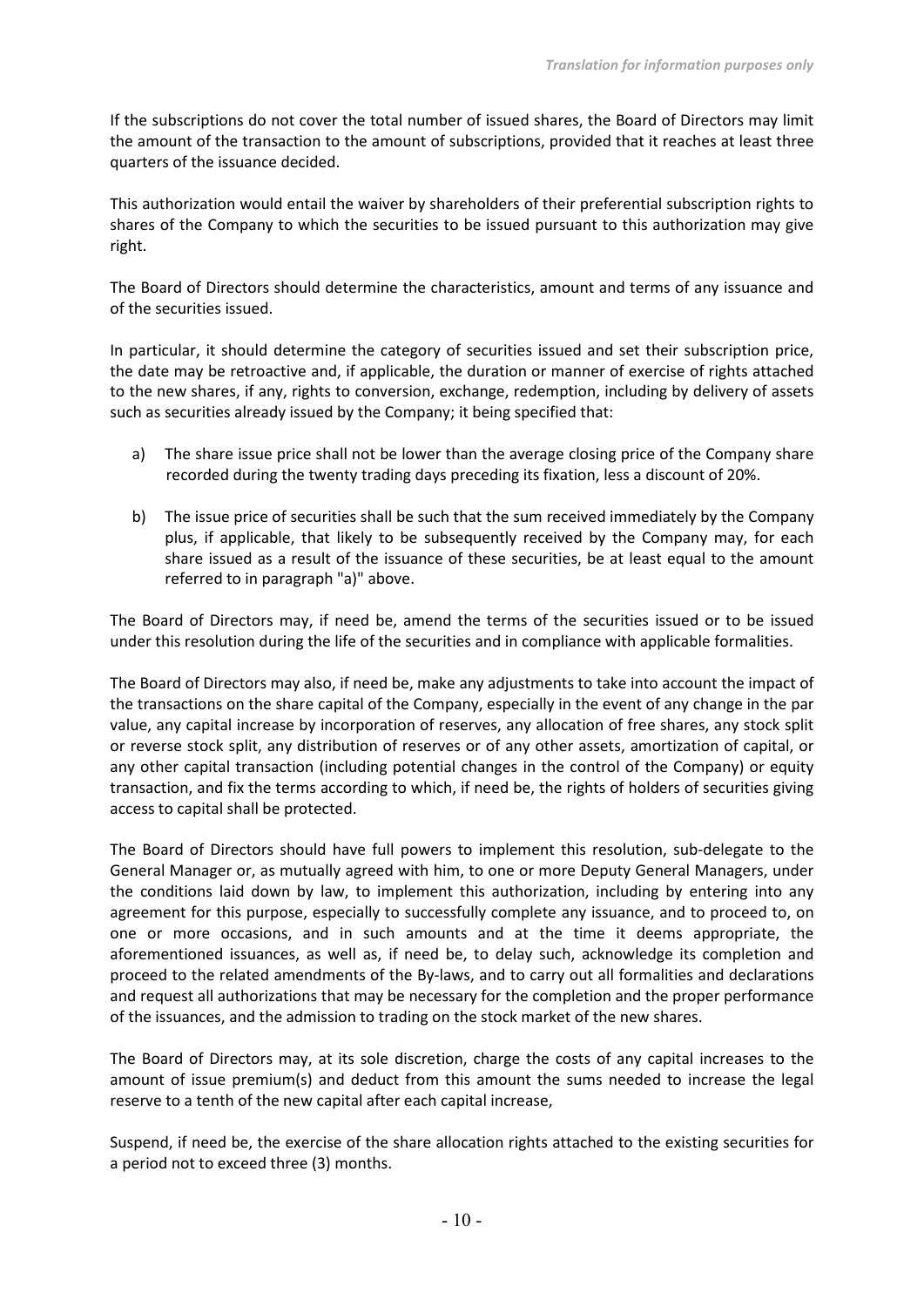In the event the Board of Directors would use this authorization, it shall prepare a supplementary report to the next Ordinary General Meeting, as certified by the Statutory Auditors, describing the conditions under which it uses this authorization.

**5. Authorization to be given to the Board of Directors to increase the share capital by issuance of shares and/or securities that are equity securities giving access to other shares or entitling the allocation of debt securities and/or securities granting access to the share capital of the Company without preferential right for the benefit of a category of persons in accordance with the provisions of article L.225-138 of the French commercial Code (resolution n°16)**

Pursuant to this resolution, the General Meeting would be asked to authorize the Board of Directors proceed to capital increases in France or abroad, in one or more times, in the proportion and at the times it deems appropriate, either in Euros or any other currency or monetary unit based on several currencies by issuing shares (excluding preference shares) and/or securities that are equity securities giving access to other shares or entitling the allocation of debt securities and/or securities giving access to equity securities to BE issued governed by articles L.228-91 and *seq*. of the French Commercial Code, it being specified that subscriptions for shares or other securities may be made either in cash or by offsetting debts due and payable on the Company and must be fully paid up upon subscription.

The General Meeting would be asked to set the following limits on the amounts of capital increases that may be carried out by the Board of Directors of this authorization:

- The maximum amount of the total face value of the capital increases that may be made immediately or in the future pursuant to this authorization shall be **EUR 750,000**, this amount being then increased by the issue premium. This maximum amount shall be deducted by the maximum authorized amount set forth in the 18<sup>th</sup> resolution
- This maximum authorized amount shall be deducted, if applicable, by the nominal amount of the additional shares to be issued, in the event of new financial transactions to protect the rights of holders of securities giving access to the capital.

The General Meeting would be asked to cancel the preferential subscription right of shareholders to securities covered by this authorization in favor of

- investment companies and investment funds existing under French or foreign law (including, without limitation, any investment fund or venture capital/investment company, in particular any FPCI, FCPR, FIP or holding company) investing on a regular basis in the technology, biotechnology, pharmaceutical or medical sector, participating in the share issuance for a unit investment amount greater than EUR 150,000 (share issue premium included),
- companies operating in the technological, biotechnological, pharmaceutical or medical sector subscribing to shares in the share capital of the Company upon the signature of an agreement with the Company, for a unit amount of investment greater than EUR 150,000 (share issue premium included).

This authorization implies for the benefit of holders of securities convertible into shares of the Company to be issued under this resolution, the full and express waiver by shareholders of their preferential subscription rights to shares to which such securities will give right to.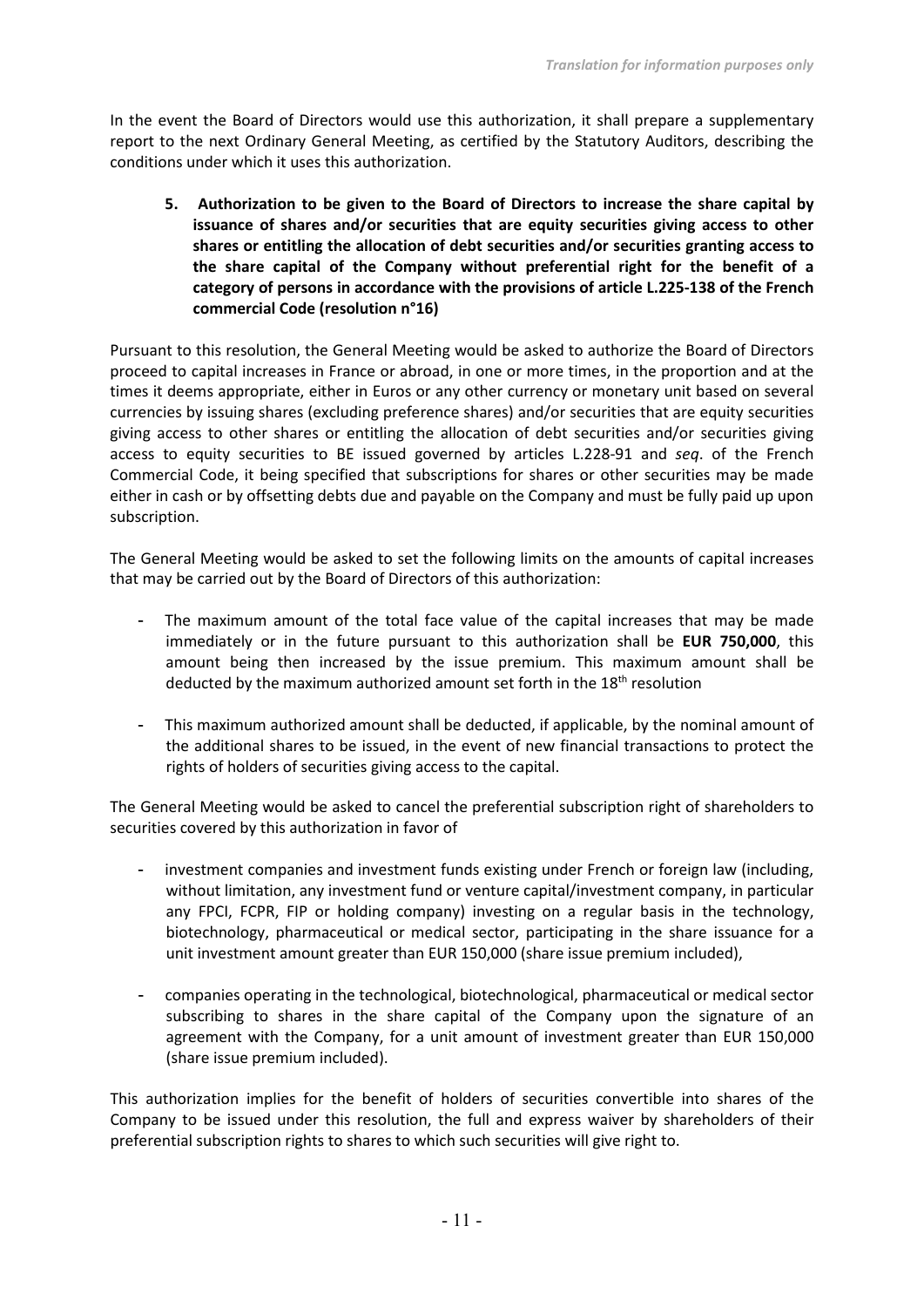The issue price of the securities issued under this authorization will be set by the Board of Directors under the following conditions:

- a) the share issue price shall not be lower than the average closing price of the Company share recorded during the twenty trading days preceding its fixation, less a discount of twenty percent (20%),
- b) the issue price of securities shall be such that the sum received immediately by the Company plus, if applicable, that likely to be subsequently received by the Company may, for each share issued as a result of the issuance of these securities, be at least equal to the amount referred to in paragraph "a)" above.

This authorization will be given for a period of **eighteen (18) months**.

The Board of Directors shall have full powers to implement this authorization, sub-delegate to the General Manager or, as mutually agreed with him, to one or more General Managers, under the conditions laid down by law, in order to implement this authorization, within the limits and under the conditions specified above, in particular to:

- Determine, within the category specified above, the list of beneficiaries who may subscribe for securities issued and the number of shares to be allocated to each of them, within the limits mentioned above.
- Set the amount of the issuance or issuances that will be carried out pursuant to this authorization and notably set the issue price (in the setting conditions specified above), date, time, terms and conditions of purchase, delivery and vesting of securities, within the legal or regulatory limits,
- Lay down, if appropriate, the terms of exercise of rights attached to shares or securities convertible into shares to be issued, determine the exercise of the rights, if any, including conversion, exchange, redemption including by delivery of assets of the Company such as securities already issued by the Company,
- Collect the subscriptions and the corresponding payments, and record the completion of capital increases to the amount of shares subscribed and proceed to the relevant amendment of the By-laws,
- At its own discretion, charge the costs of any capital increases to the amount of the issue premium(s) and deduct from this amount the sums needed to increase the legal reserve to one tenth of the new capital after each capital increase,
- Determine and make all adjustments to take into account the impact of transactions on the capital of the Company, including modification of the par value of the shares, a capital increase by incorporation of reserves, free allocation shares, stock split or reverse stock split, distribution of reserves or any other assets, amortization of capital or any other transaction involving equity, and set the terms according to which, if any, the rights of holders of securities giving access to capital shall be protected,
- Suspend, if need be, the exercise of share allocation rights attached to existing securities for a period not to exceed three (3) months,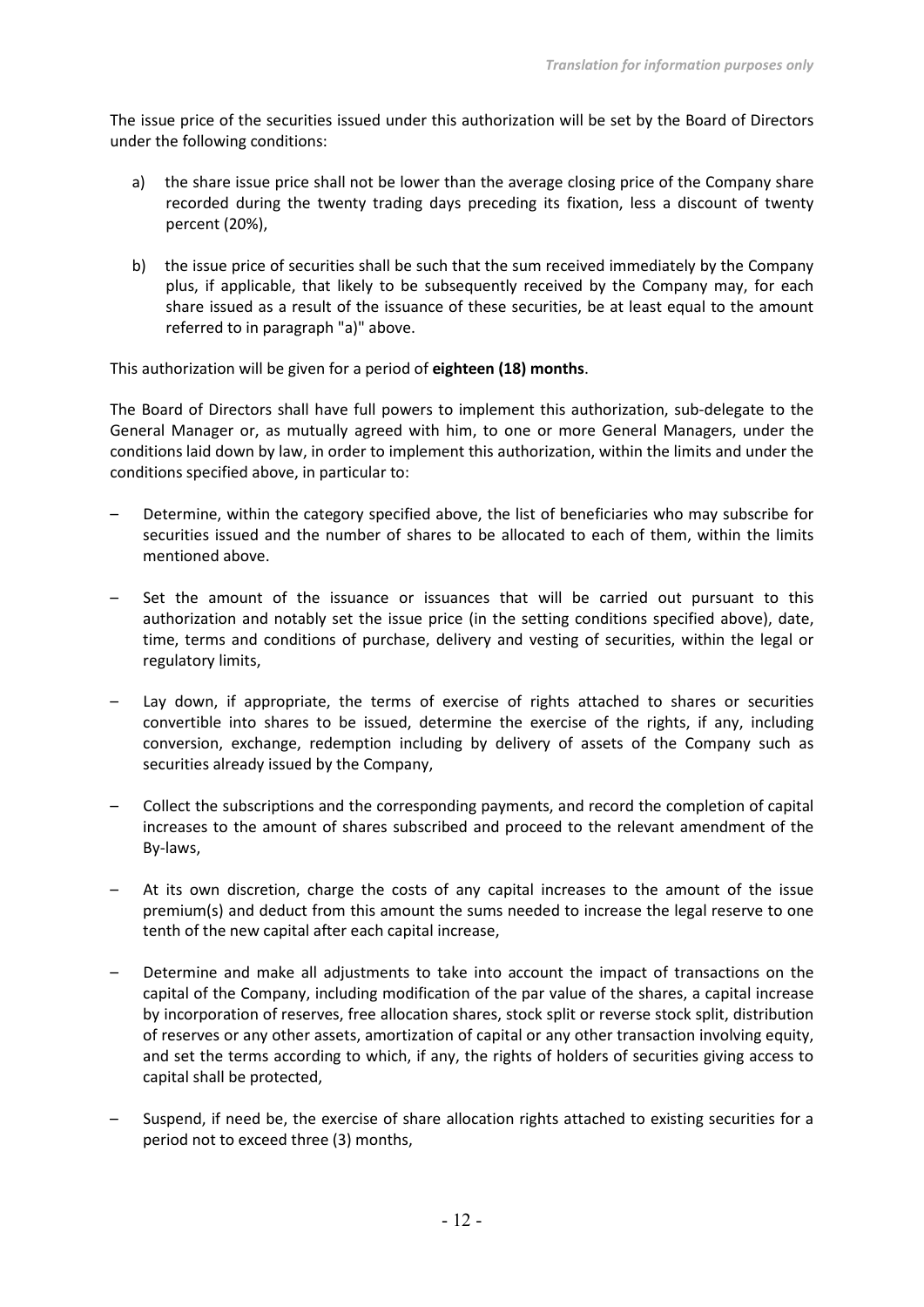– In general take all steps and complete all formalities required for the issuance, listing and financing of the securities issued pursuant to this authorization and the exercise of the rights attached thereto.

If the subscriptions do not cover the total number of issued shares, the Board of Directors may limit the amount of the transaction to the amount of subscriptions, provided that it reaches at least threequarters of the issue decided.

Finally, when the Board of Directors should use this authorization, it should prepare an additional report to the next Ordinary General Meeting, as certified by the Statutory Auditors and describing the terms of use this authorization.

# **6. Authorization to be given to the Board of Directors in order to increase the number of shares to be issued in the event of an increase in capital with or without preferential rights (resolution n°17)**

Pursuant to this resolution, the General Meeting would be asked to delegate to the Board of Directors its powers to, by authorization to the General Manager or, as mutually agreed with him, to one or more General Managers, under the conditions laid down by the law, to implement this authorization, in order to increase the number of shares to be issued in case of increase of the share capital of the Company with or without preferential subscription rights, at the same price as that used for the initial issuance, within thirty (30) days of the closing of the subscription and within the limit of fifteen percent (15%) of the initial issuance resulting from the authorizations used resulting from Resolutions 13 to 16, and 23 and 24.

This authorization will be given for a period of **eighteen (18) months**.

# **7. Setting of an aggregate upper limit for capital increases delegated under the previous resolutions (resolution n°18)**

Pursuant to this resolution, it is proposed that the maximum nominal amount of capital increases that may be realized immediately or in the future by virtue of the authorizations mentioned in resolutions from 13 to 16 is set at **EUR 750,000** without premium. The other delegations provide for their own upper limit for capital increases.

**8. Authorization to be given to the Board of Directors in order to grant to the beneficiaries it shall identify, in compliance with applicable laws and regulations, existing shares or shares to be issued up to a maximum of 10% of the share capital of the Company pursuant to Articles L.225-197-1 and** *seq***. and L.22-10-59 and** *seq***. of the French Commercial Code (resolution n°19)**

Pursuant to this resolution, the General Meeting would be asked to grant powers to the Board of Directors to allocate, in one or more times, existing free shares of the Company or free shares to be issued by the Company to the beneficiaries as referred to in articles L.225-197-1 and L.225-197-2 of the French Commercial Code.

The total number of free shares granted may not exceed **10% of the share capital** at the date of their allocation by the Board of Directors.

The allocation of such shares to the beneficiaries thereof will be final after a minimum vesting period of one (1) year. However, in the event of the beneficiary's invalidity, pursuant to the categories as defined by applicable law, the allocation of shares shall be final before the expiry of the term as defined in this paragraph.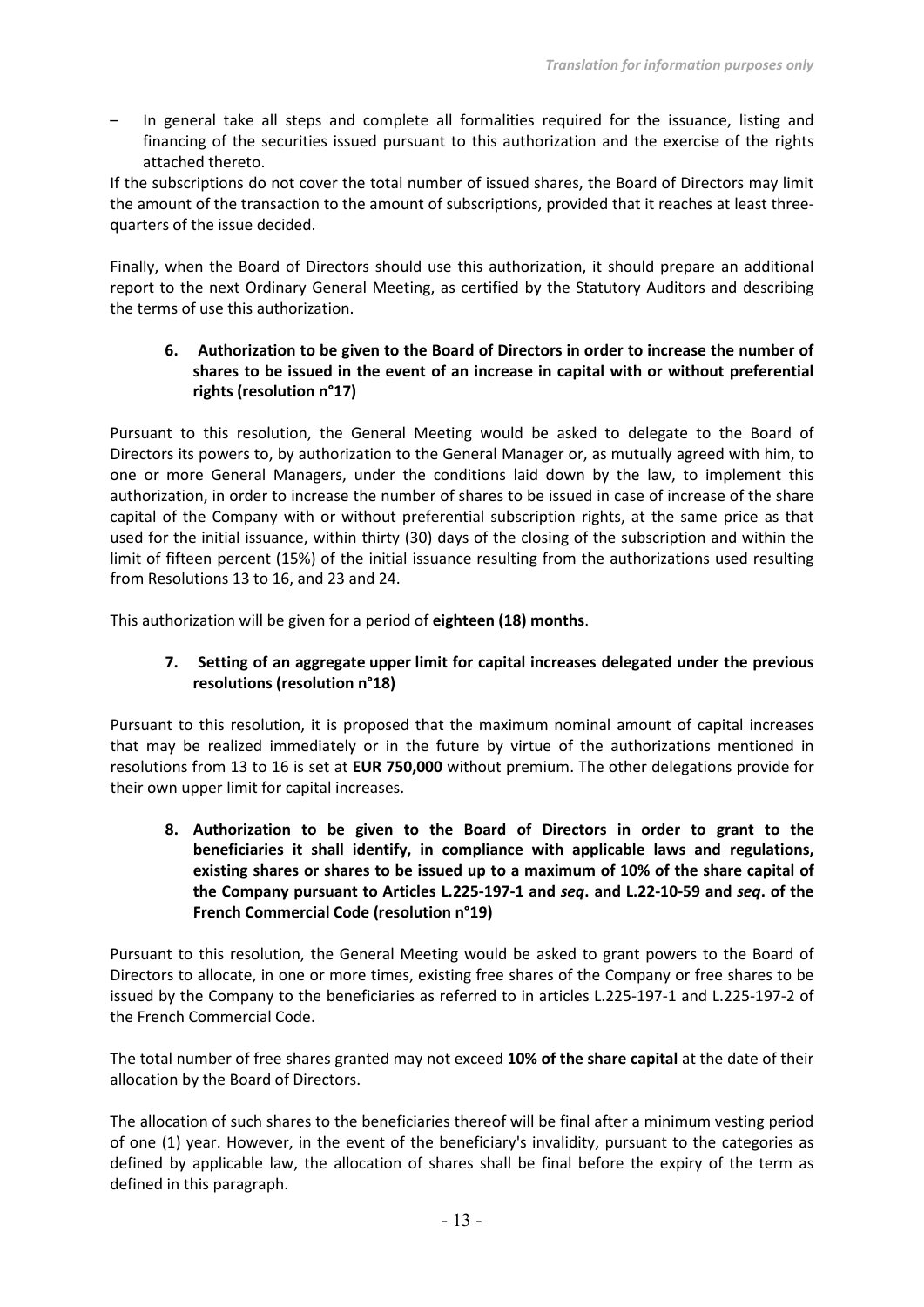The Board of Directors will determine the length of the period during when the beneficiaries shall have the obligation to hold the free shares so that the total duration of the vesting and the holding period shall not be less than two (2) years, such period commencing upon the final allocation of shares. However, in the event of the beneficiary's invalidity, pursuant to the categories as defined by applicable law, the transfer of shares shall be authorized and free before the expiry of the term as defined in this paragraph.

The Board of Directors shall determine the beneficiaries of such free shares, as well as their terms and, where applicable, the criteria for the awarding. Subject to compliance with the minimum vesting period and the cumulated duration of the vesting and holding period mentioned above, the Board of Directors may freely determine the duration of these said periods.

The Board of Directors may, if necessary, during the vesting period, proceed to any adjustments to the number of shares related to any changes on the Company share capital in order to safeguard the rights of the beneficiaries of free shares.

This authorization entails, in case of allocation of such shares to be issued in favor of the beneficiaries of such share allocations, renunciation by shareholders of their preferential subscription rights to ordinary shares to be issued in the course of the final allocation of free shares, and of all their rights to ordinary shares allocated under this authorization.

The corresponding capital increase shall be final just because of the final allocation of shares to the beneficiaries.

The General Meeting shall be asked to decide in accordance with article L.225-197-1 of the French Commercial Code, that this present authorization is valid for **thirty-eight (38) months** as from this General Meeting.

The Board of Directors shall have all powers to implement such authorization.

The General Meeting shall be asked to grant all of its powers to the Board of Directors, with an option to sub-delegate these powers, within the legal limits, to implement this authorization, including the powers to:

- Determine the identity of the beneficiaries, or the category or categories of beneficiaries of the shares allocation and the number of shares allocated to each of them;
- Determine the length of the vesting and holding period;
- Set the terms and conditions and, where applicable, the criteria pursuant to which the shares shall be allocated;
- Provide for the possibility to provisionally suspend the allocation rights as provided for by law and applicable regulations;
- Duly record the final allotment dates and the dates from which the shares will be freely transferable, pursuant to this present resolution and subject to legal restrictions;
- Enter the free shares in a registered account in the shareholder's name, mentioning, where appropriate, that they are locked up and the term of the lock-up period, and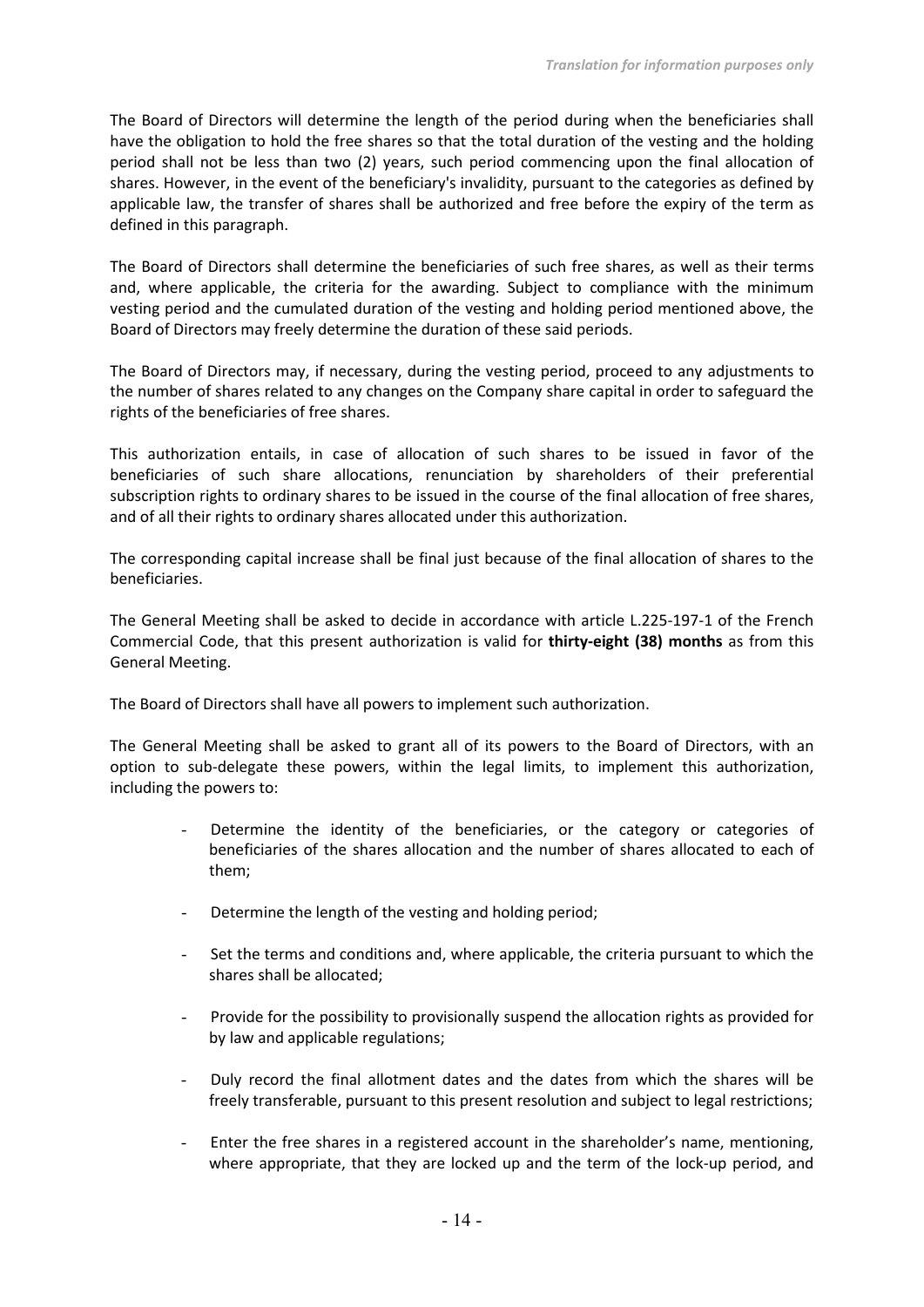release the shares in any circumstances under which this resolution or the applicable regulation allow such releasing;

- Provide for the right to, if it deems necessary, adjust the number of free shares required in order to safeguard the rights of beneficiaries under the conditions it shall determine;
- In the case of an issuance of new shares, charge any amounts required to pay up said shares against reserves, profits, or share premium of its choice, the amounts needed to fully pay-up such shares, duly record the completion of the capital increase thereunder, and make the necessary amendments to the bylaws; and
- In general, perform any and all required acts and formalities and take all the necessary steps and measures in accordance with all enforceable laws and regulations.

# **9. Authorization to be given to the Board of Directors in order to grant stock options pursuant to articles L.225-177 and** *seq***. and L.22-10-56 and** *seq***. of the French Commercial Code (resolution n°20)**

Pursuant to this resolution, the General Meeting would be asked to authorize the Board of Directors to issue to all of some of the Company's officers and employees, or to the employees of the related companies within the meaning of article L.225-180 of the French Commercial Code, a number of stock options entitling the holder to subscribe to new shares for an amount equivalent to **10 % of the share capital** on the date of their allocation in accordance with the provisions of articles L.225-177 and *seq*. and L.22-10-56 and *seq*. of the French Commercial Code.

The subscription price of the shares by the beneficiaries will be determined on the day the options are granted by the Board of Directors in accordance with the provisions of article L.225-177 of the French Commercial Code; this subscription price will be determined in accordance with the objective methods used for valuation of shares, taking into account, in a weighting appropriate to each case, the Company's net book value, profitability and prospects.

This authorization will be granted for **thirty-eight (38) months** from the date of the Shareholders' General Meeting.

The total number of stock options granted under this resolution may not result in the subscription of a number of share of more than **10 % of the share capital** on the date of their allocation.

The options may be exercised at any time for a period of seven (7) years from the date of grant.

Pursuant to article L.225-178 of the French Commercial Code, this authorization entails, renunciation by shareholders of their preferential subscription rights to ordinary shares to be issued in the course of the exercising of the stock options.

The capital increase resulting from the exercising of the stock options will be definitively effected solely by the declaration of the exercising of the stock options, accompanied by the subscription form and the payment in cash or by offsetting with receivables of the corresponding amount.

The General Meeting shall be asked to grant all of its powers to the Board of Directors, with an option to sub-delegate these powers, within the legal limits, to implement this authorization, including the powers to: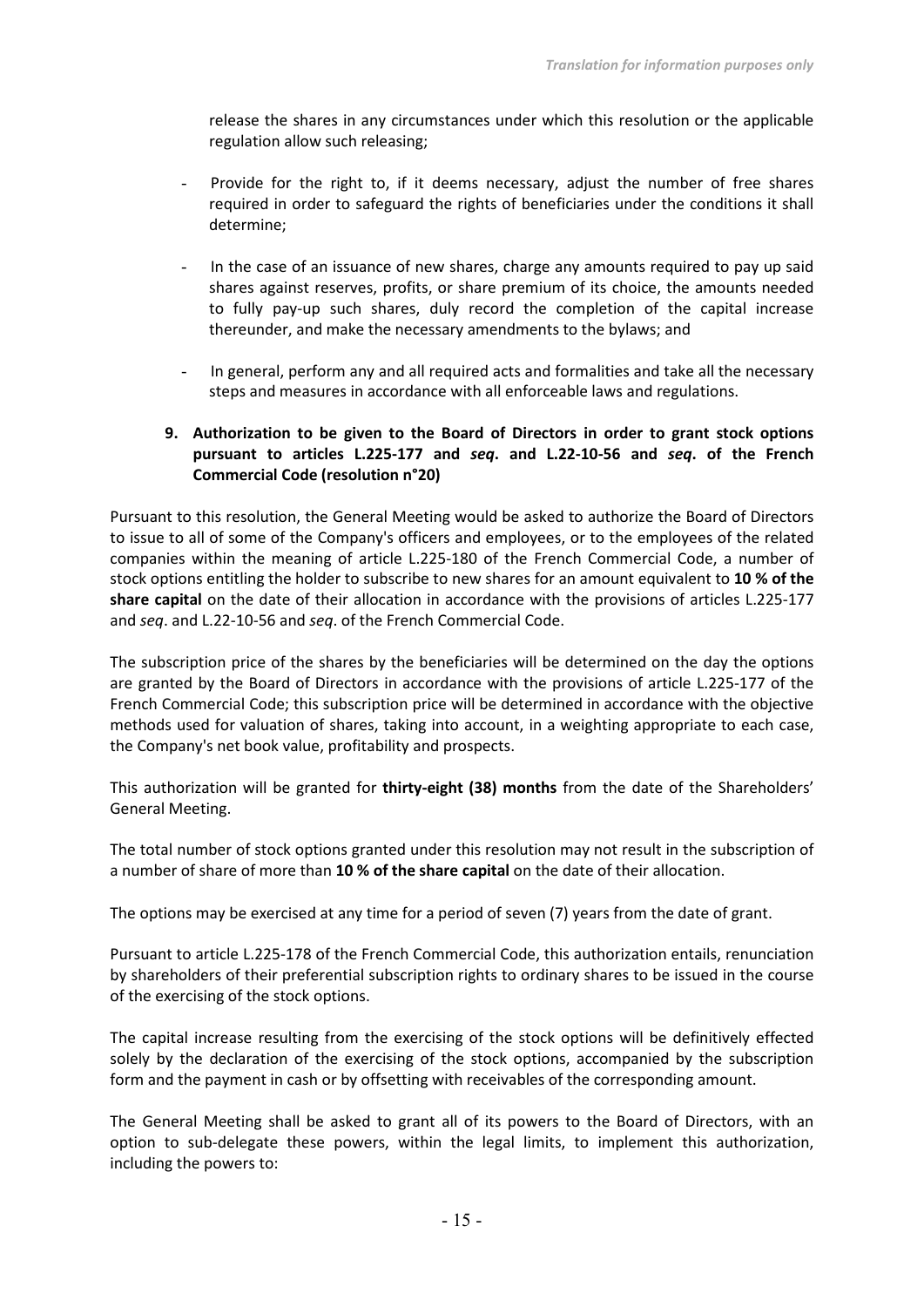- Determine the identity of the beneficiaries and the number of stock-options allocated to each of them;
- Set the terms and conditions and, where applicable, the criteria pursuant to which the stock options shall be exercised;
- extend the benefit of these stock options to employees of related companies within the meaning of article L.225-180 of the French Commercial Code, which would be added to the group's current composition;
- provide the obligation to be an employee of the Company and / or a related company within the meaning of article L.225-180 of the French Commercial Code, at the time the stock options are exercised;
- set the period for the prohibition of immediate resale of the subscribed shares, but that the period may not exceed three (3) years from the date of exercising of the stock options pursuant to article L.225-177 of the French Commercial Code.

# **10. Authorization to be given to the Board of Directors to decide a share capital increase reserved to the employees of the Company (resolution n°21)**

According to the provisions of article L.225-129-6 of the French Commercial Code, we ask you to grant powers to the Board of Directors, within the framework of the resolutions hereinabove, to increase, pursuant to the provisions provided for in articles L.3332-18 to L.3332-24 of the French Labor Code, the share capital by a maximum nominal amount of 1% of the Company's share capital by creating and issuing new shares with a par value of five cents ( $\epsilon$  0.05) each.

We propose to confer all powers to the Board of Directors for the purpose of determining the time at which the capital increase shall be completed as well as the terms and conditions of such completion, in particular to determine the conditions and calendar of the exercise, fix the subscription price of the shares, and the subscription calendar, in accordance with the aforementioned legal provisions.

In this context, we also propose confer to the Board of Directors all powers needed to decide and execute any deeds, take any measures and carry out any formalities required to finalize the thereby authorized capital increase transaction, and proceed to the amendments of Company's bylaws as required by the execution of the share capital increase.

We also propose to remove the preferential subscription rights reserved to shareholders pursuant to article L.225-132 of the French Commercial Code and to allocate the subscription right to the new ordinary shares to be issued for the benefit of the employees of the Company.

We inform you that this resolution is only proposed in order to comply with a statutory requirement but considering the Company's current development stage, we advise that you reject this resolution.

# **11. Cancelation of the authorizations granted to the Board of Directors by the General Shareholders' Meeting dated June 1st, 2021 (resolution n°22)**

Given the new proposed resolutions under this resolution the Meeting shall be asked to cancel the unused portion of each of the authorizations granted by the Extraordinary General Meeting held on June  $1<sup>st</sup>$ , 2021 in resolutions from 15 to 23, 26 and 27.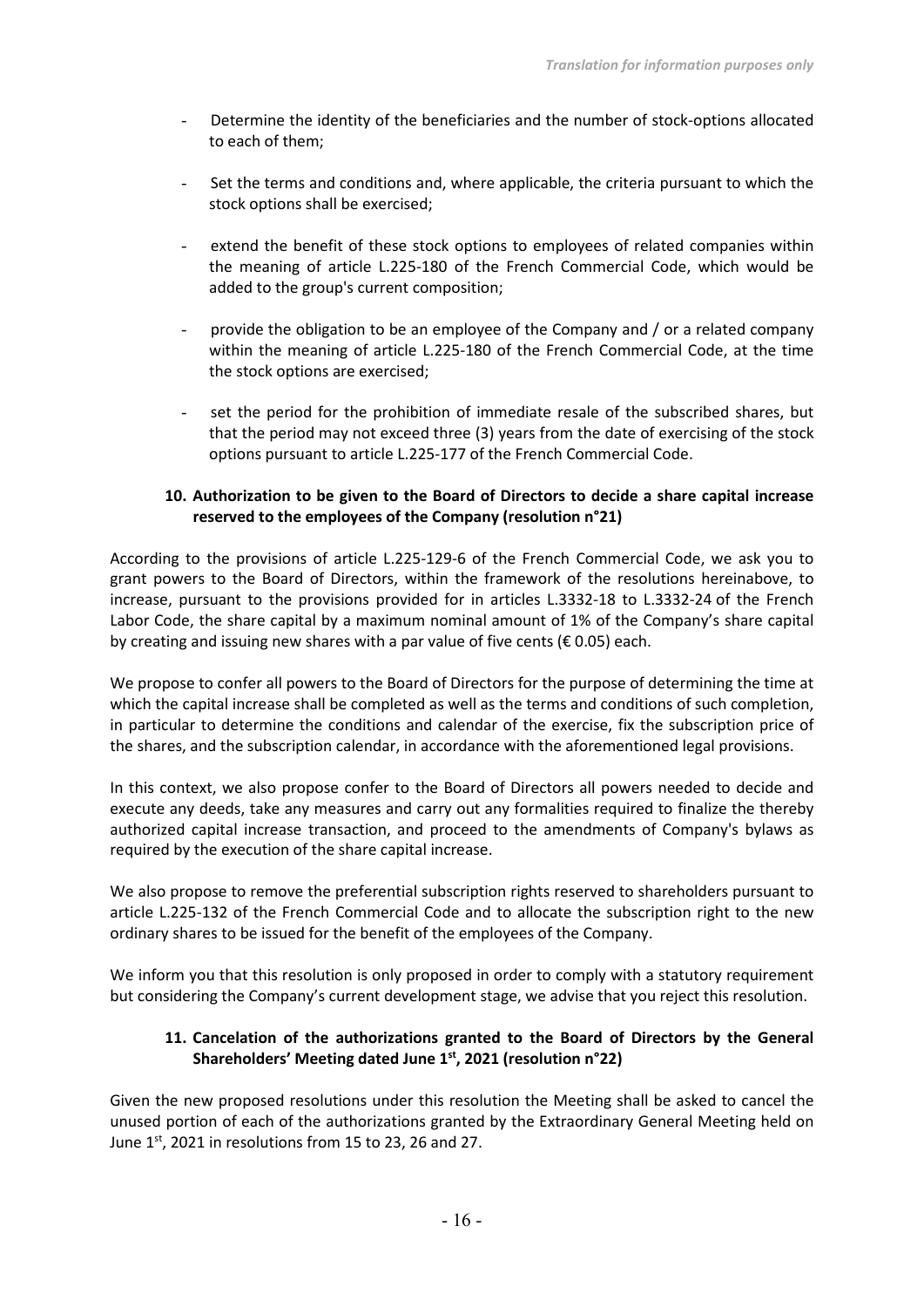# **12. Authorization to be given to the Board of Directors for the issuance of reserved shares of the Company and securities giving access to capital of the Company with cancellation of the shareholder's preferential subscription right in favor of named persons (resolutions n°23 and 24)**

According to the provisions of articles L.225-129 and *seq*. and L.22-10-49 and *seq*. of the French Commercial Code, in particular articles L.225-129-2, L.225-135, L.225-138 of said Code, and articles L.228-91 and *seq*. of said Code, we propose you to authorize the Board of Directors, for **eighteen (18) months** from the date of the shareholders' meeting, to issue, in one or several times, in France or abroad, securities giving access by all means, immediately or in the end, to Company's existing shares or shares to be issued, which subscription could be made either by cash, or by compensating amount due.

It is stated that the issuance of preferred shares and securities giving immediate or, in the end, access to preferred shares would be excluded.

We inform you that each security giving access to capital will confer the right to subscribe to one (1) ordinary share of the Company at a strike price which shall be equal to 95 % of the price per share in the context of the latest equity fundraising of the Company of at least EUR 5,000,000 and subscribed for by any new investor not already holding, directly or indirectly, shares in the Company.

The upper limit of the shares that may result from the exercise of the securities giving access to capital pursuant to this authorization will not be over **300,000 shares**.

This upper limit could be adjusted, where appropriate, pursuant to the adjustments made in order to protect the holders of rights attached to securities giving access to shares.

This authorization would automatically entail the waiver by the shareholders of their preferential subscription rights to the shares which may result from the exercise of the securities issued pursuant to this authorization.

In this context, we propose you to provide the Board of Directors with full powers to implement this authorization, sub-delegate to the General Manager or, as mutually agreed with him, to one or more Deputy General Managers, under the conditions laid down by law, to implement this authorization, within the limits and under the conditions specified above, in particular to:

- Set the amount of the issuance(s) that will be carried out pursuant to this authorization and in particular set the dates, deadlines and conditions for the subscription, delivery and possession of the securities, within the legal or regulatory limits,
- Set the procedures for exercising the rights attached to the securities to be issued, and in particular, the dates, the deadline, the terms and conditions to the exercise of the securities and the subscription price of the shares, the conditions of delivery and possession of the shares of the Company, within the legal or regulatory limits,
- Collect the subscriptions to the securities,
- In the event that the securities would be exercised, collect the subscriptions to the Company shares and the corresponding payments, and record the completion of capital increases to the amount of subscribed shares and proceed to the related amendment of the Bylaws,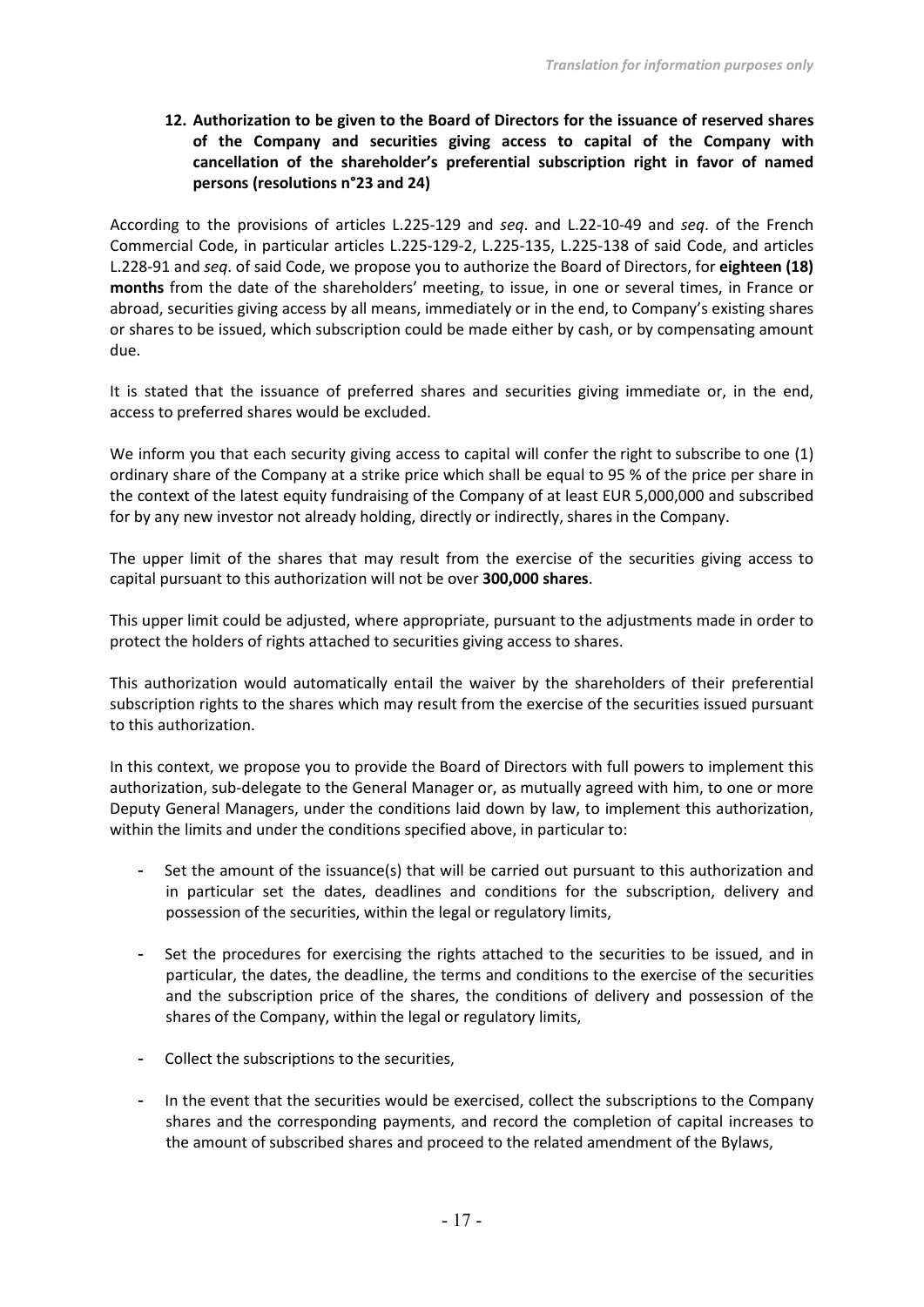- At its discretion, charge the costs of any capital increases which may result from the exercise securities to the amount of the issue premium(s) and deduct from this amount the sums needed to increase the legal reserve to one tenth of the new capital after each capital increase,
- Determine and make all adjustments to take into account the impact of the transactions on the share capital of the Company, including any modification of the par value of shares, a capital increase by incorporation of reserves, free allocation shares, stock split or reverse stock split, distribution of reserves or any other assets, amortization of the capital or any other transaction involving equity, and set the terms according to which, the rights of the holders of securities giving access to capital may be protected,
- Suspend, if necessary, the exercise of share allocation rights attached to existing securities for a period not to exceed three (3) months,
- In general, take all steps, sign all documents and complete all formalities required for the issuance, the listing and financing of the securities issued pursuant to this authorization and to the exercise of the rights attached thereto,
- Where appropriate, amend the terms and conditions of the securities issued pursuant to this authorization, during the lifetime of these securities in compliance with the applicable formalities.

In the event the Board of Directors would use this authorization, it shall prepare a supplementary report to the next Ordinary General Meeting, as certified by the Statutory Auditors, describing the conditions under which it uses this authorization.

You will also be asked to cancel the shareholders' preferential subscription right to these securities in favor of the EIB (European Investment Bank) headquartered 100, boulevard Konrad Adenauer, L-2950 Luxembourg, who alone shall have the right to subscribe to the securities giving access to capital to be issued.

In accordance with the law, you shall hear the reading of your Statutory Auditor's special report on this cancelation of the shareholders' preferential subscription right.

# **13. Powers for formalities (resolution n°25)**

This resolution covers the usual powers granted for formalities.

**\* \* \***

We propose to grant all powers to the bearer of a copy or extract of the minutes herein to proceed with the legal formalities.

The impact of the above capital increases on the equity share held by each of the Company's current shareholders is presented in the table attached to this report.

The impact of capital increases delegated to the Board on the share of equity held by each of the existing shareholders of the Company will be presented in the annex or complementary report(s) that the Board of Directors will upon using such authorizations.